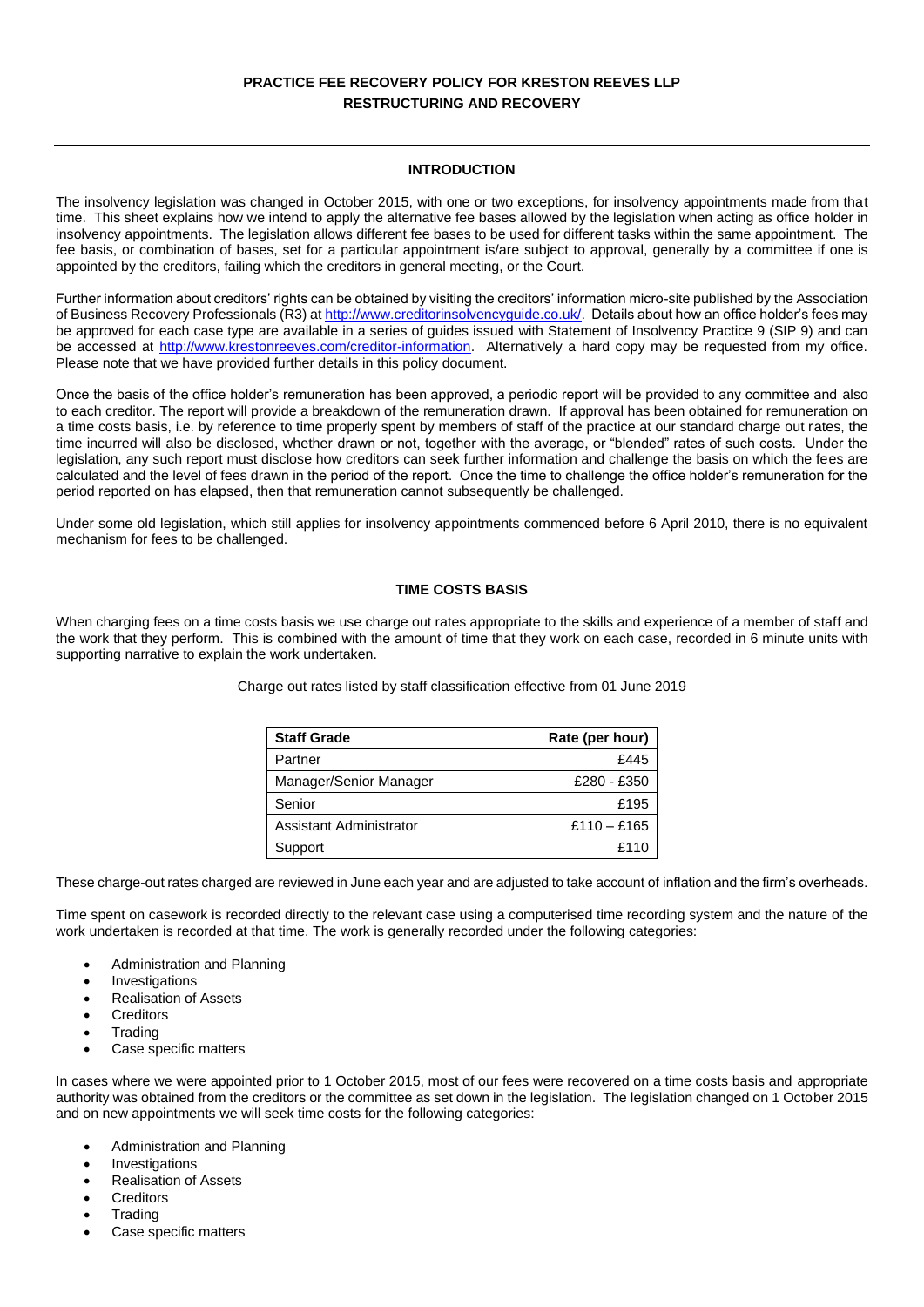When we seek time costs approval we have to set out a fees estimate. That estimate acts as a cap on our time costs so that we cannot draw fees of more than the estimated time costs without further approval from those who approved our fees. When seeking approval for our fees, we will disclose the work that we intend to undertake, the hourly rates we intend to charge for each part of the work, and the time that we think each part of the work will take. We will summarise that information in an average or "blended" rate for all of the work being carried out within the estimate. We will also say whether we anticipate needing to seek approval to exceed the estimate and, if so, the reasons that we think that may be necessary.

The disclosure that we make should include sufficient information about the insolvency appointment to enable you to understand how the proposed fee reflects the complexity (or otherwise) of the case, any responsibility of an exceptional kind falling on the office holder, the effectiveness with which the office holder has carried out their functions, and the value and nature of the property with which the office holder has to deal.

If we subsequently need to seek authority to draw fees in excess of the estimate, we will say why we have exceeded, or are likely to exceed the estimate; any additional work undertaken, or proposed to be undertaken; the hourly rates proposed for each part of the work; and the time that the additional work is expected to take. As with the original estimate, we will say whether we anticipate needing further approval and, if so, why we think it may be necessary to seek further approval.

#### **PERCENTAGE BASIS**

The legislation allows fees to be charged on a percentage of the value of the property with which the office holder has to deal (realisations and/or distributions). Different percentages can be used for different assets or types of assets. In cases where we were appointed prior to 1 October 2015, most of our fees were recovered on a time costs basis and appropriate authority was obtained from the creditors or the committee as set down in the legislation.

The legislation changed on 1 October 2015 and we now seek remuneration on a percentage basis more often. A report accompanying any fee request will set out the potential assets in the case, the remuneration percentage proposed for any realisations and the work covered by that remuneration, as well as the expenses that will be, or are likely to be, incurred. Expenses can be incurred without approval, but must be disclosed to help put the remuneration request into context.

The percentage approved in respect of realisations will be charged against the assets realised, and where approval is obtained on a mixture of bases, any fixed fee and time costs will then be charged against the funds remaining in the liquidation after the realisation percentage has been deducted.

The disclosure that we make should include sufficient information about the insolvency appointment to enable you to understand how the proposed fee reflects the complexity (or otherwise) of the case, any responsibility of an exceptional kind falling on the office holder, the effectiveness with which the office holder has carried out their functions, and the value and nature of the property with which the office holder has to deal.

If the basis of remuneration has been approved on a percentage basis then an increase in the amount of the percentage applied can only be approved by the committee or creditors (depending upon who approved the basis of remuneration) in cases where there has been a material and substantial change in the circumstances that were taken into account when fixing the original level of the percentage applied. If there has not been a material and substantial change in the circumstances then an increase can only be approved by the Court.

#### **FIXED FEE**

The legislation allows fees to be charged at a set amount. Different set amounts can be used for different tasks. In cases where we were appointed prior to 1 October 2015, most of our fees were recovered on a time costs basis and appropriate authority was obtained from the creditors or the committee as set down in the legislation.

The legislation changed on 1 October 2015 and we now seek remuneration on a fixed fee basis more often. A report accompanying any fee request will set out the set fee that we proposed to charge and the work covered by that remuneration, as well as the expenses that will be, or are likely to be, incurred. Expenses can be incurred without approval, but must be disclosed to help put the remuneration request into context.

The disclosure that we make should include sufficient information about the insolvency appointment to enable you to understand how the proposed fee reflects the complexity (or otherwise) of the case, any responsibility of an exceptional kind falling on the office holder, the effectiveness with which the office holder has carried out their functions, and the value and nature of the property with which the office holder has to deal.

If the basis of remuneration has been approved on a fixed fee basis then an increase in the amount of the fixed fee can only be approved by the committee or creditors (depending upon who approved the basis of remuneration) in cases where there has been a material and substantial change in the circumstances that were taken into account when fixing the original level of the fixed fee. If there has not been a material and substantial change in the circumstances then an increase can only be approved by the Court.

#### **MEMBERS' VOLUNTARY LIQUIDATIONS AND VOLUNTARY ARRANGEMENTS**

The legislation changes that took effect from 1 October 2015 did not apply to members' voluntary liquidations (MVL), Company Voluntary Arrangements (CVA) or Individual Voluntary Arrangements (IVA). In MVLs, the company's members set the fee basis,